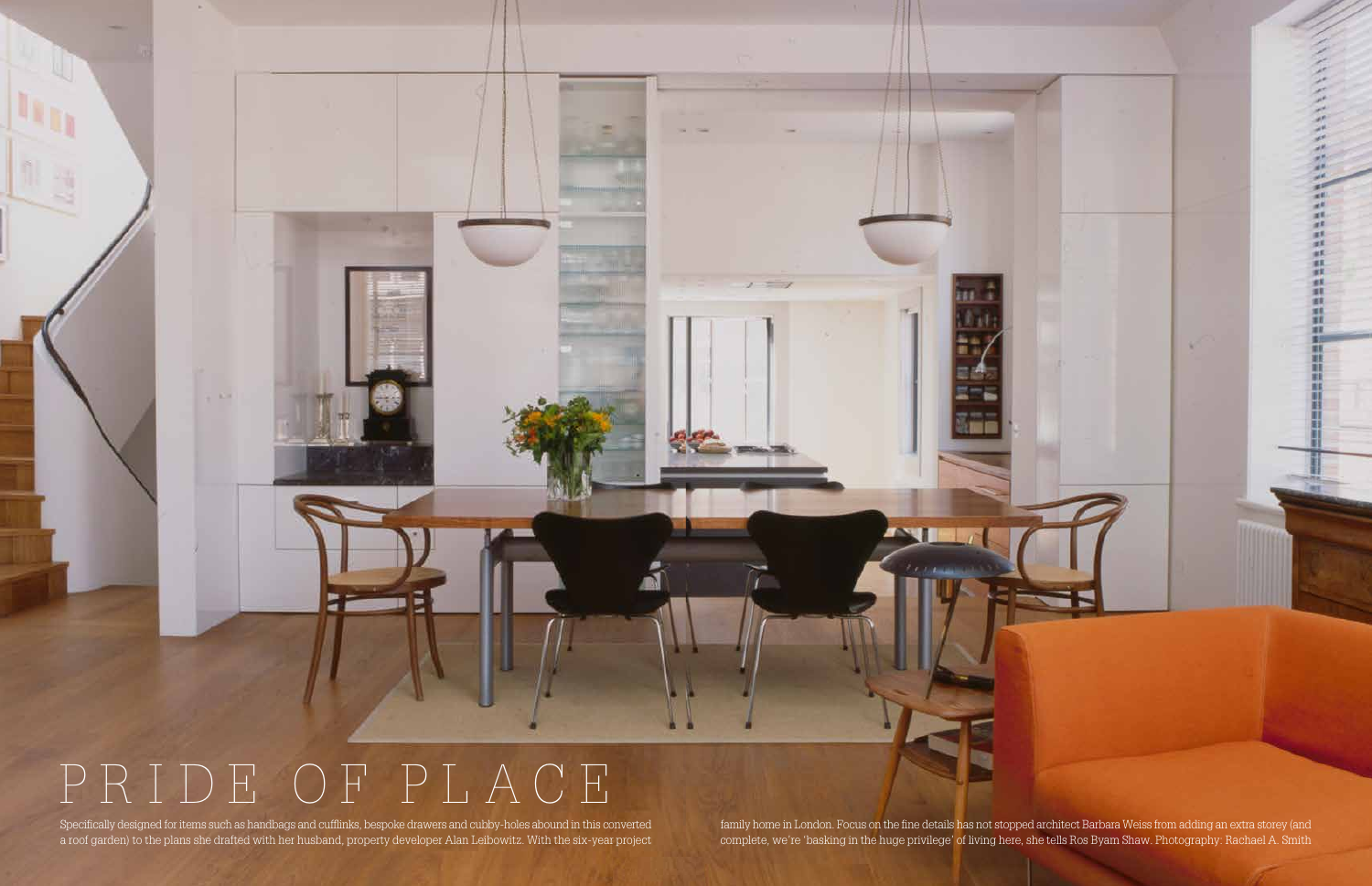





Previous pages: Thonet armchairs preside at either end of the table, with its Corbusier legs, and the pendant lamps are Edwardian. Top: Barbara inher ited some Biedermeier furniture from her grandparents. The orange paint in the alcove is 'Charlotte's Locks'. Above left: the problem of invisibly sup porting the kitchen shelves made of basaltina – a volcanic rock – was solved by a specialist engineer. Above right: Barbara recovered their old Cappellini sofa in orange, one of her favourite colours for interiors. Opposite: patinated by Antique Bronze, the serpentine banister is 'a quotation from Corbusier'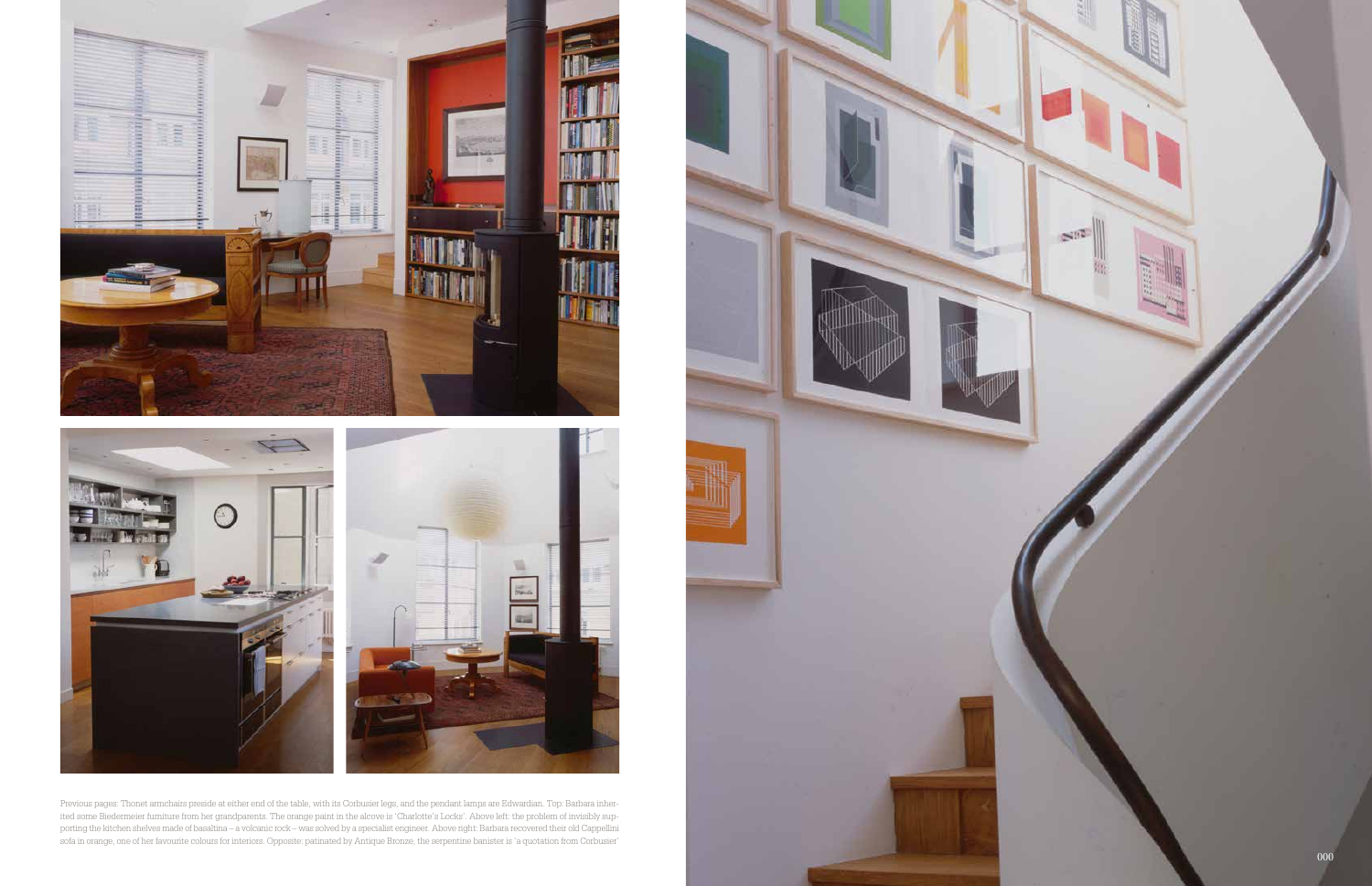

Top: the extra storey allowed space for an enclosed roof terrace, planted by Sammy from Hardy and Perennial, where lavender, wisteria and roses frame an oblong of sky. Sliding doors open onto this private sun-trap from the top-floor music room, and another door opposite leads into a balcony study, which overlooks the living room. Above left: lining the staircase wall are some of a boxed set of lithographs by Josef Albers that Alan bought after they failed to sell at auction. Above right: from the top-floor landing, one can see the bronze rail of the staircase twisting down past four floors





Top: from the balcony study, with its walnut desk and bronze handrail, there is a view through to the roof terrace and the music room beyond, and down into the living room. Barbara describes herself as 'obsessed with sunshine', perhaps as a result of growing up in Italy. Above left: folding oak doors across one end of the roof terrace hide a 'Napoleon' barbecue and mini-kitchen. Barbara says they use this space all summer long, soothed by the buzz of bees feeding on the lavender on the roof. Above right: facing a wall of books, an alcove houses the ladder required to reach those on higher shelves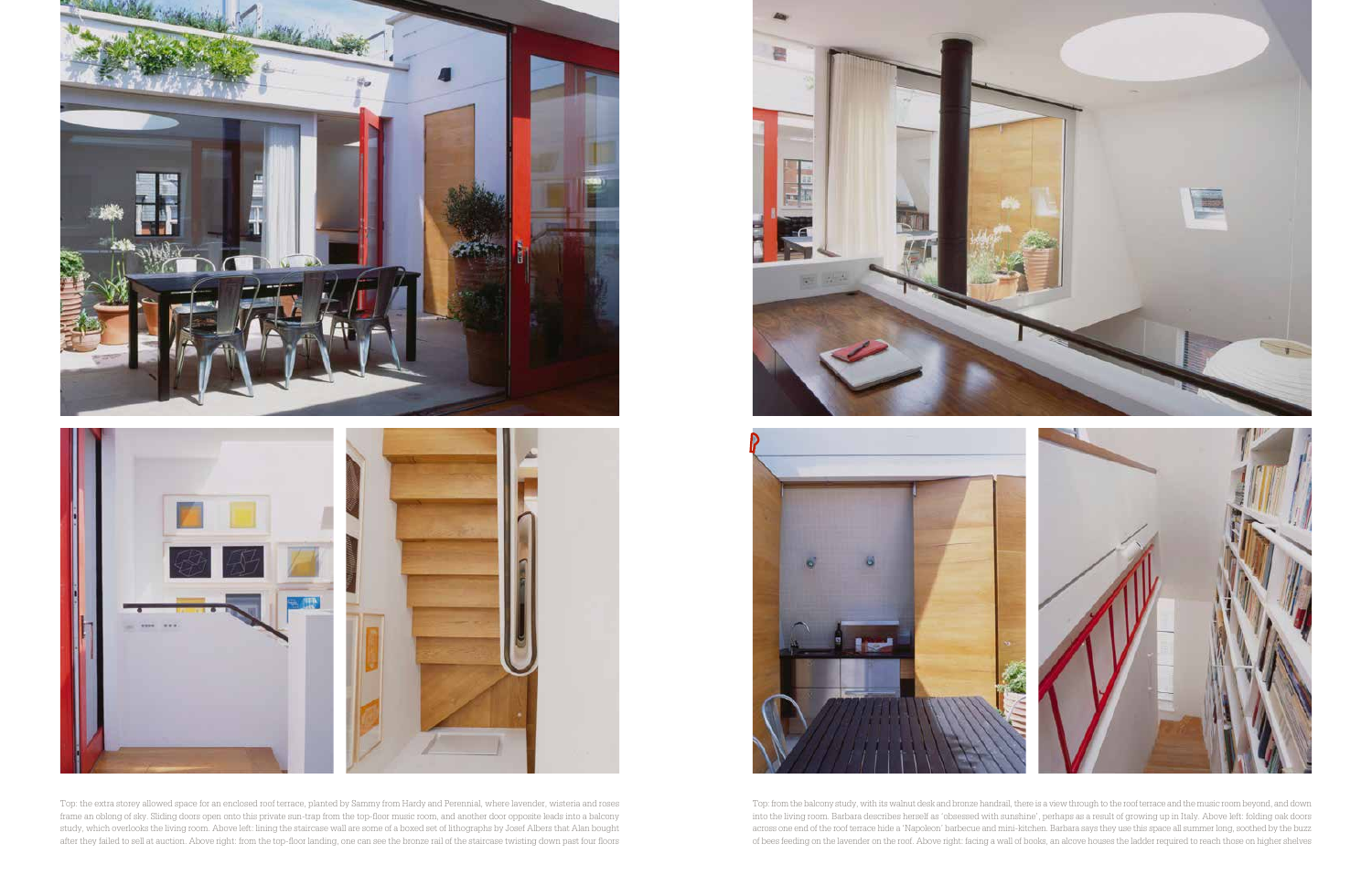



Top: to the right of the Poliform bed, covered with a Kate Blee blanket, is a cupboard just for handbags. Above left: another Beidermeier table sits in the shared study. The large drawing to the left of the window is by one of Barbara's design heroes, Eileen Gray. Above right: Gareth Davies sourced all the stone and marble in the house, while Arden Hodges fitted all the oak floors. 'Aeroplane lights', for nocturnal visits, surround the mirrors. Opposite: in Alan's dressing-room area, as elsewhere, storage is bespoke – it includes drawers for cufflinks and a cubby-hole for the contents of emptied pockets